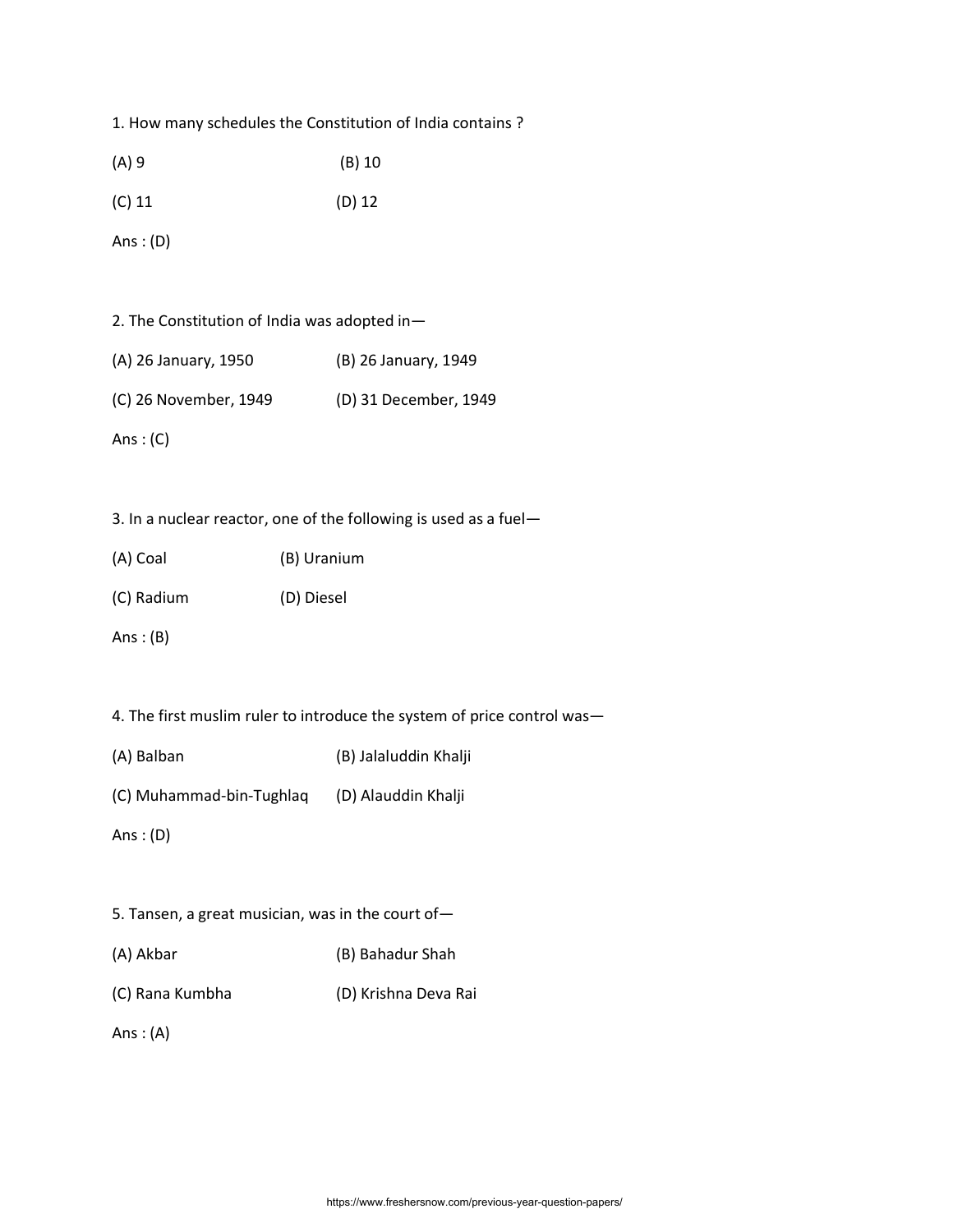6. Who among the following attended all the three Round Table Conferences ?

(A) Jawaharlal Nehru (B) Dr. B. R. Ambedkar

(C) Vallabh Bhai Patel (D) Dr. Rajendra Prasad

Ans  $:(B)$ 

7. Where is National Sugar Institute established?

(A) Kanpur (B) New Delhi

(C) Lucknow (D) Gajrola

Ans: $(A)$ 

8. A national leader, whose birthday is observed as the National Education Day on November 11, is-

(A) J. B. Kriplani (B) Rajiv Gandhi

(C) Maulana Abul Kalam Azad (D) Sarojini Naidu

Ans  $:(C)$ 

9. The Nagarjuna Sagar Project is constructed on the river—

(A) Kaveri (B) Krishna

(C) Godavari (D) Indus

Ans  $:(B)$ 

10. The Bermuada Triangle lies in—

(A) Western North Atlantic Ocean (B) Eastern South Atlantic Ocean

(C) North Pacific Ocean (D) South Indian Ocean

Ans: $(A)$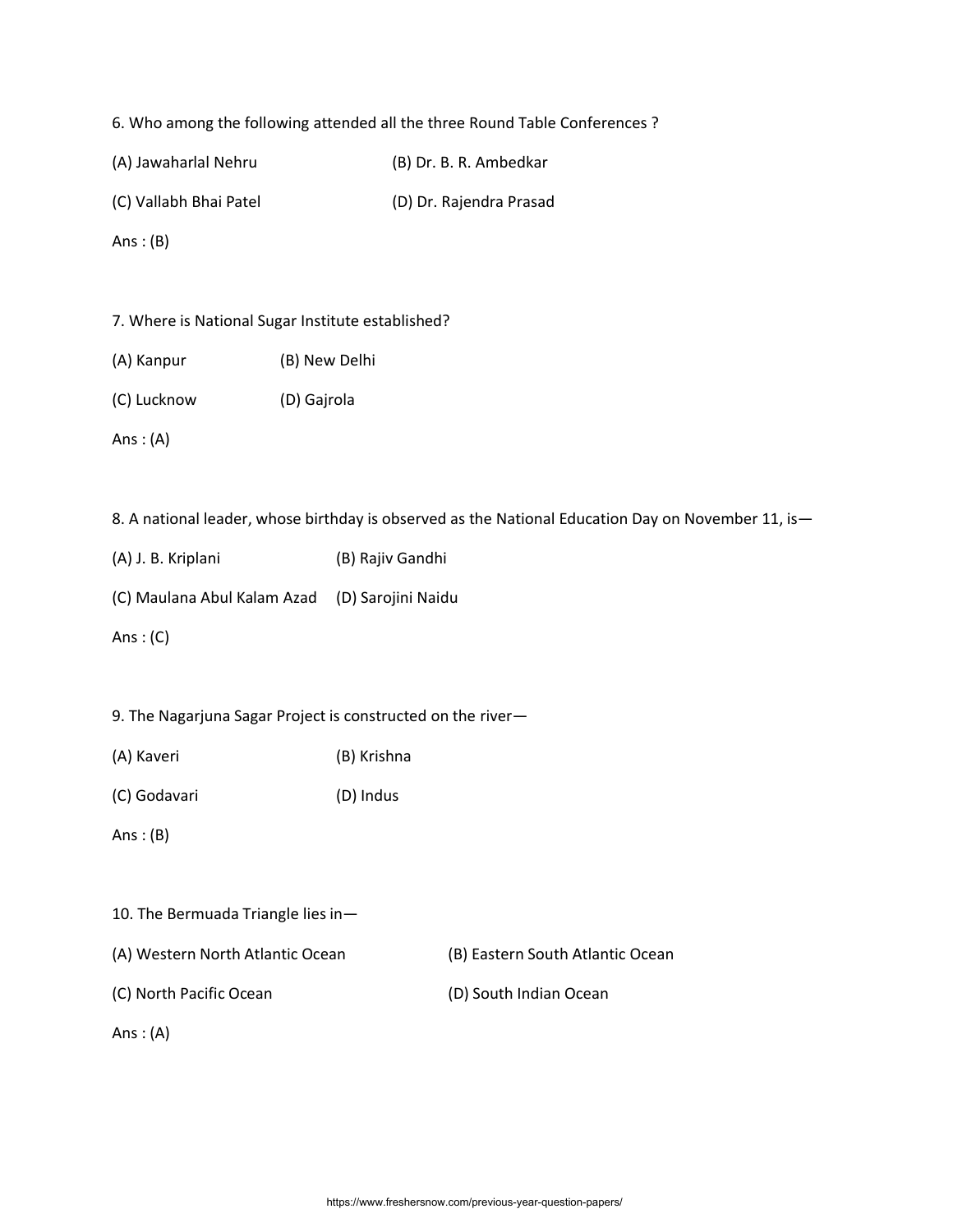11. Who among the following has been honoured with Bharat Ratna for the year 2008 ?

(A) Dr. A. P. J. Abdul Kalam (B) G. Madhavan Nair

(C) Pt. Bhimsen Joshi (D) Lata Mangeshkar

Ans: $(C)$ 

12. Which of the following is India's first nuclear powered submarine launched on 26 July, 2009 ?

| (A) INS Virat | (B) INS Arihant |
|---------------|-----------------|
|               |                 |

(C) INS Vikrant (D) INS Talwar

Ans  $:(B)$ 

13. The speed of light will be minimum while passing through—

| (A) Glass | (B) Vacuum |
|-----------|------------|
| (C) Water | (D) Air    |

Ans : (A)

|  | 14. Galvanised iron sheets have a coating of- |  |  |  |  |  |  |
|--|-----------------------------------------------|--|--|--|--|--|--|
|--|-----------------------------------------------|--|--|--|--|--|--|

(C) Zinc (D) Chromium

Ans : (C)

#### 15. I.B.R.D. is also known as—

(C) Asian Development Bank (D) Bank of America

Ans  $:(B)$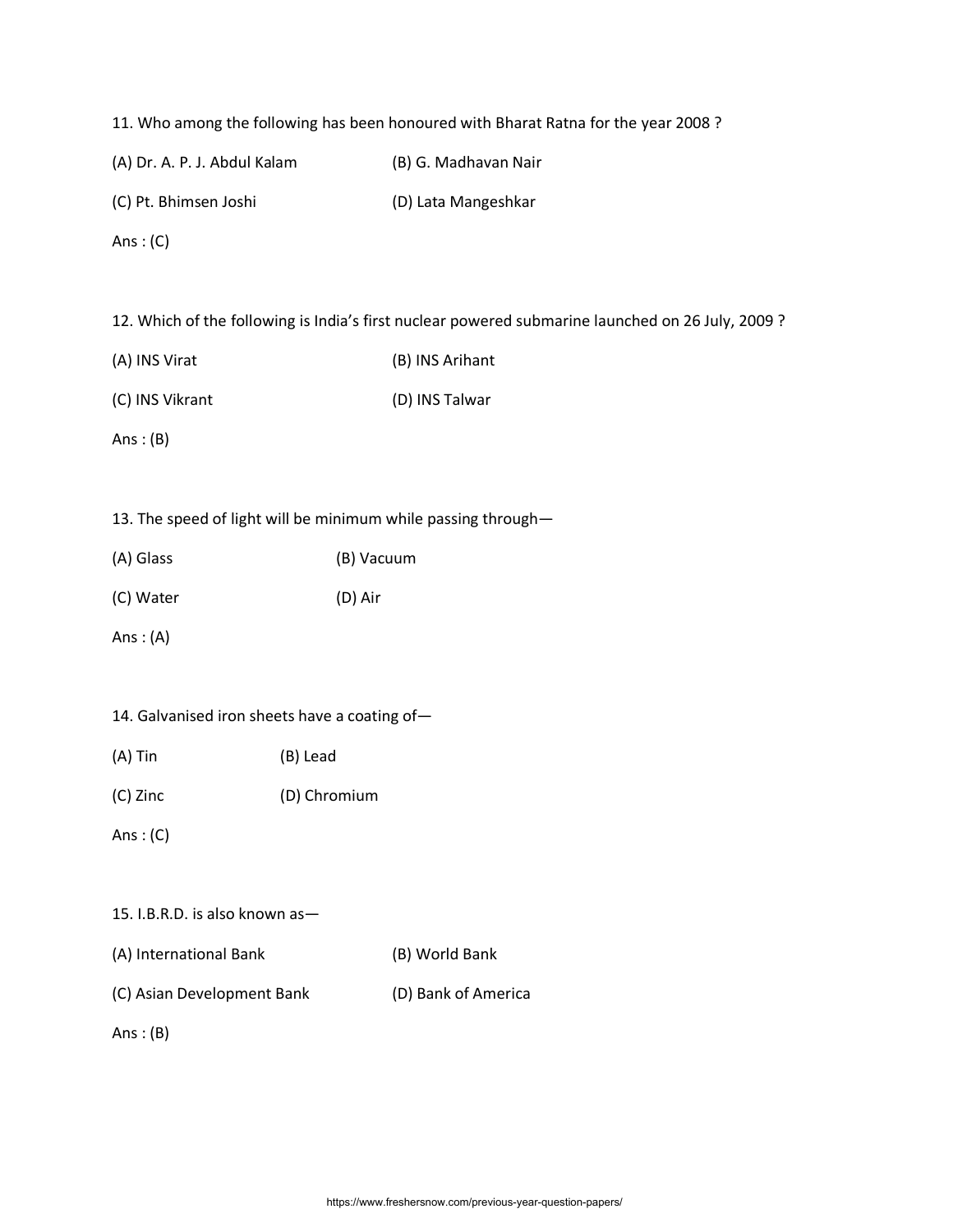16. The Gupta king who assumed the title of Vikramaditya was—

(A) Skandagupta (B) Samudragupta

(C) Chandragupta–II (D) Kumaragupta

Ans  $:(C)$ 

17. Part IV of the Constitution of India deals with—

(A) Fundamental Rights (B) Citizenship

(C) Directive Principles of State Policy (D) Union Executive

Ans  $:(C)$ 

18. Which amidst the following countries of the European union has not adopted the single currency Euro ?

(C) Germany (D) Spain

Ans :  $(B)$ 

19. Permanent members of U. N. Security Council are— (A) U.K., U.S.A., Russia, China, Japan (B) U.S.A., France, China, U.K., Canada (C) U.S.A., France, U.K., Russia, Canada (D) U.S.A., U.K., France, Russia, China

Ans : (D)

20. The author of the book 'My Country My Life' is— (A) Lal Krishna Advani (B) Jaswant Singh (C) Dilip Kumar (D) Sunil Gavaskar Ans: $(A)$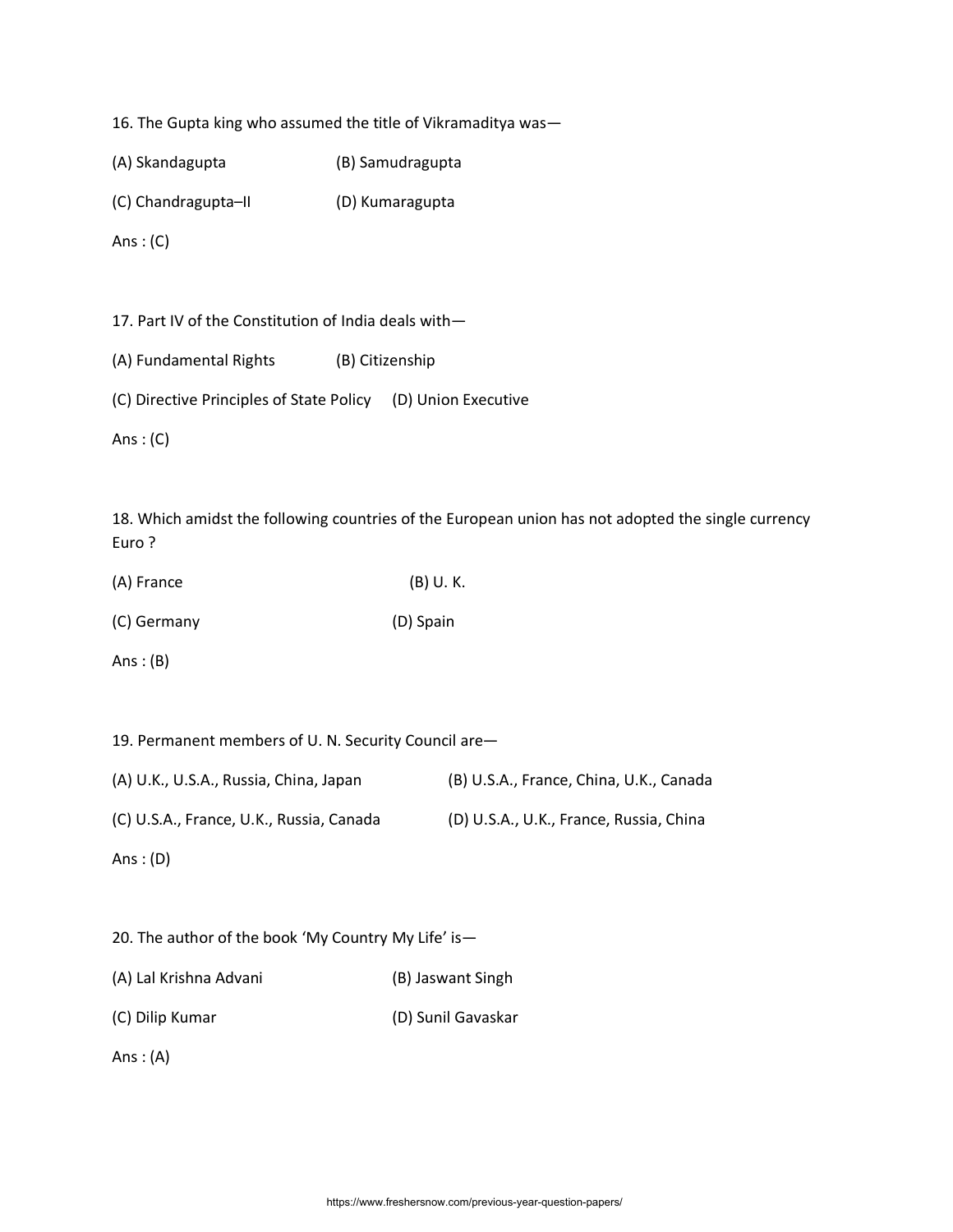21. The Partition of Bengal was revoked by the British Government in the year—

(C) 1911 (D) 1921

Ans  $:(C)$ 

|  |  |  | 22. The first talkie film in India was- |
|--|--|--|-----------------------------------------|
|  |  |  |                                         |

| (A) Raja Harish Chandra | (B) Alam Ara |
|-------------------------|--------------|
|                         |              |

| (C) Chandi Das | (D) Jhansi Ki Rani |
|----------------|--------------------|
|                |                    |

Ans  $:(B)$ 

| 23. 'Blue Revolution' is related to- |  |
|--------------------------------------|--|
|--------------------------------------|--|

| (A) Space research | (B) Irrigation     |
|--------------------|--------------------|
| (C) Fisheries      | (D) Drinking water |

Ans  $:(C)$ 

|  |  |  |  |  |  | 24. India has the maximum foreign trade with- |
|--|--|--|--|--|--|-----------------------------------------------|
|--|--|--|--|--|--|-----------------------------------------------|

(A) Japan (B) Germany

(C) U.S.A. (D) U.K.

Ans : (C)

# 25. The most urbanised country in the world is—

- (A) Japan (B) Singapore
- (C) Germany (D) Israel

Ans : (B)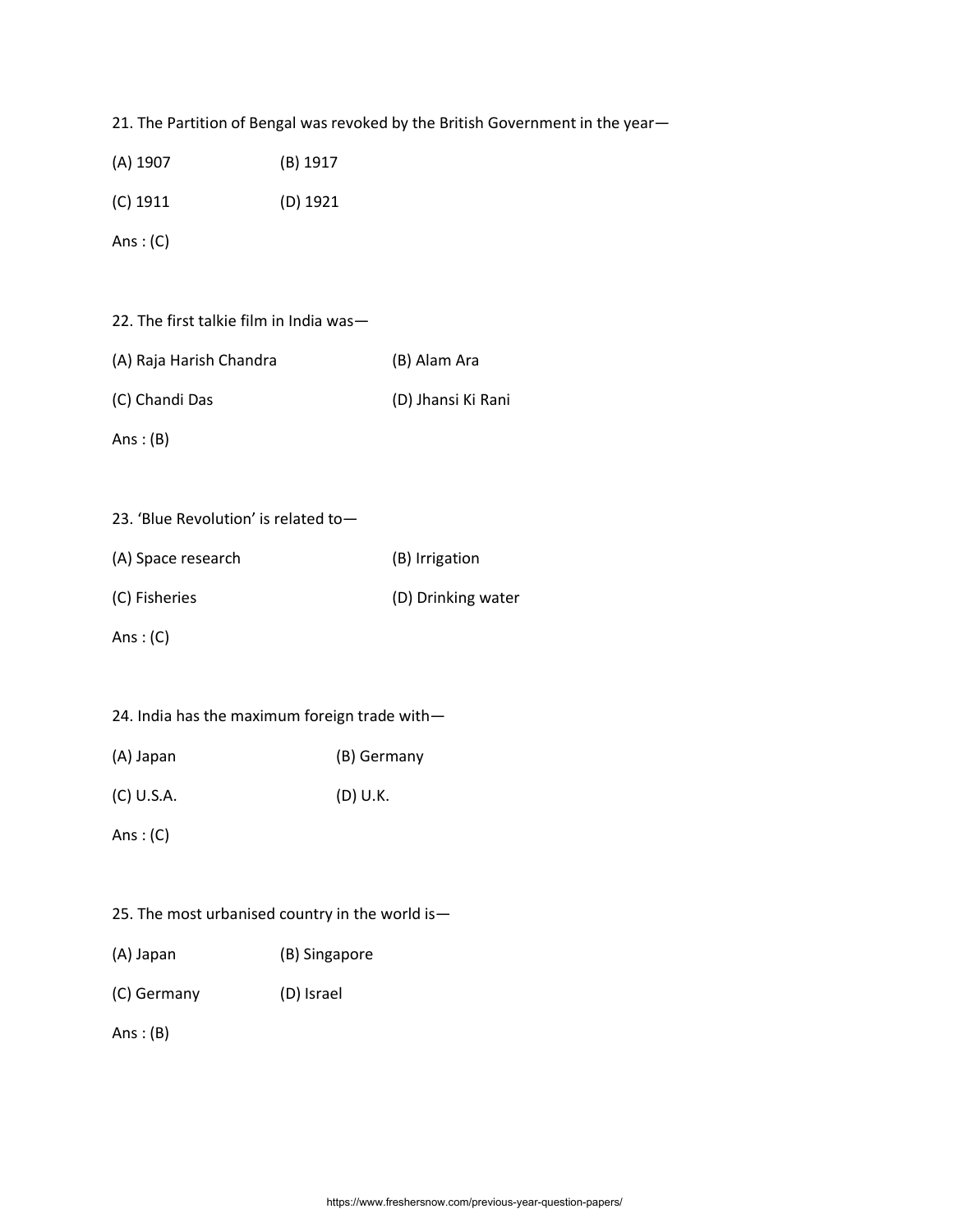26. Which is the highest finance body for small scale industries ?

| $(A)$ IDBI  | (B) SIDBI  |
|-------------|------------|
| $(C)$ IFCI  | (D) NABARD |
| Ans : $(B)$ |            |

| (A) Myanmar | (B) Thailand |
|-------------|--------------|
|             |              |

| (C) Philippines | (D) Cambodia |
|-----------------|--------------|
|-----------------|--------------|

Ans : (B)

|  |  |  | 28. Great poet Amir Khusarau's birth place was- |  |  |  |  |
|--|--|--|-------------------------------------------------|--|--|--|--|
|--|--|--|-------------------------------------------------|--|--|--|--|

| (A) Patiyali (Etah) | (B) Kanpur |
|---------------------|------------|
| (C) Tehran          | (D) Lahore |

Ans : (A)

| (A) Aluminium | (B) Silver |
|---------------|------------|
|---------------|------------|

(C) Tin (D) Steel

Ans : (A)

# 30. Who organized the fourth Buddhist council ?

- (A) Ashoka (B) Harsha
- (C) Bindusara (D) Kanishka

Ans : (D)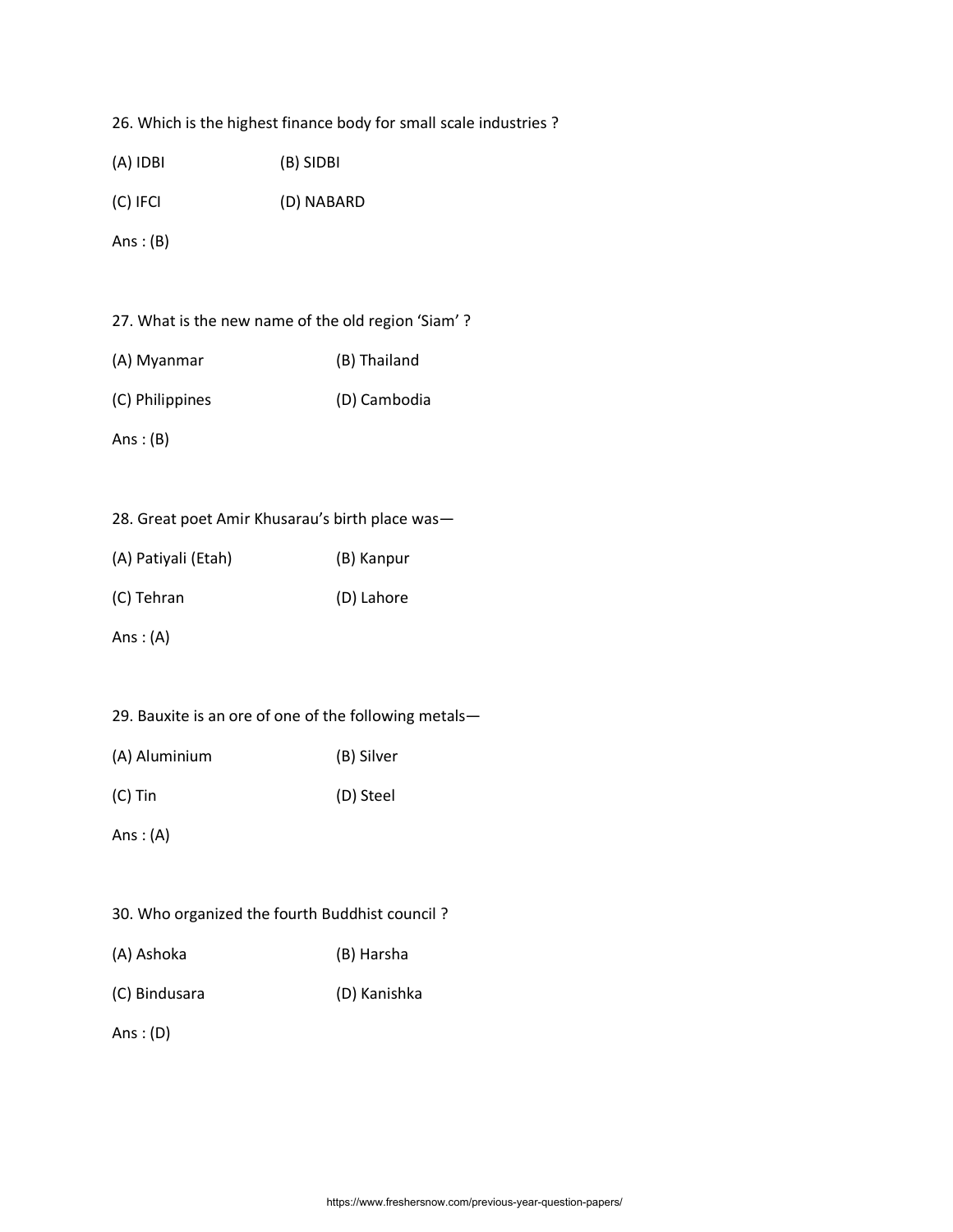|  |  | 31. Who was the last ruler of Lodi dynasty? |  |  |  |  |  |  |
|--|--|---------------------------------------------|--|--|--|--|--|--|
|--|--|---------------------------------------------|--|--|--|--|--|--|

| (A) Bahlol Lodi | (B) Ibrahim Lodi |
|-----------------|------------------|
|-----------------|------------------|

(C) Sikandar Lodi (D) Daulat Khan Lodi

Ans : (B)

|  |  |  |  | 32. The Capital of Andaman and Nicobar islands is- |  |  |  |  |
|--|--|--|--|----------------------------------------------------|--|--|--|--|
|--|--|--|--|----------------------------------------------------|--|--|--|--|

| (A) Port Blair | (B) Diu |
|----------------|---------|
|----------------|---------|

(C) Kolkata (D) Tirupati

Ans  $:(A)$ 

33. Who among the following decides if a particular Bill is a Money Bill or not ?

| (A) President               | (B) Speaker of Lok Sabha |  |  |
|-----------------------------|--------------------------|--|--|
| (C) Chairman of Rajya Sabha | (D) Finance Minister     |  |  |

Ans  $:(B)$ 

### 34. 'Bar' is the unit of—

- (A) Heat (B) Temperature
- (C) Current (D) Atmospheric pressure

Ans : (D)

- 35. Right to vote is a—
- (A) Political right (B) Civil right
- (C) Economic right (D) Legal right

Ans : (A)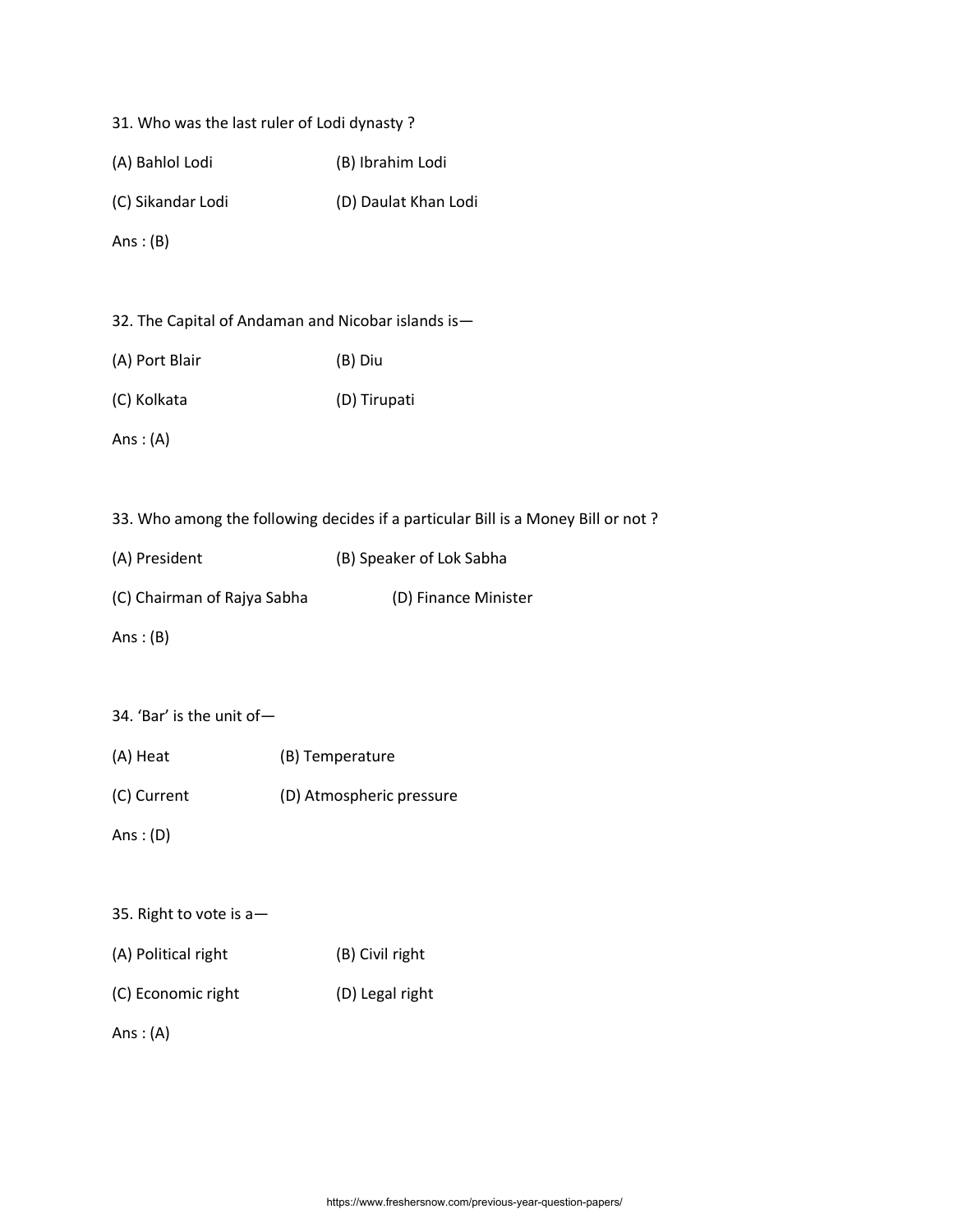|  |  |  |  | 36. Koneru Humpy is associated with- |  |
|--|--|--|--|--------------------------------------|--|
|--|--|--|--|--------------------------------------|--|

| (A) Lawn Tennis | (B) Hockey |
|-----------------|------------|
|-----------------|------------|

(C) Chess (D) Badminton

Ans  $:(C)$ 

37. Which of the following hills connect eastern and western ghats ?

| (A) Satpura | (B) Vindhya |
|-------------|-------------|
|             |             |

(C) Nilgiri (D) Aravalli

Ans: $(C)$ 

38. Which country is known as the 'Cockpit of Europe' ?

| (B) Switzerland |
|-----------------|
|                 |

(C) Netherlands (D) Luxembourg

Ans  $:(A)$ 

- 39. In Uttar Pradesh, Charkula folk dance is related with—
- (A) Ruhelkhand region (B) Brij region
- (C) Bundelkhand region (D) Avadh region

Ans  $:(B)$ 

- 40. Which among the following is a central university in Uttar Pradesh ?
- (A) Dr. Ram Manohar Lohia Avadh University, Faizabad
- (B) Mahatma Gandhi Kashi Vidyapeeth, Varanasi
- (C) Chhatrapati Sahuji Maharaj University, Kanpur
- (D) Allahabad University, Allahabad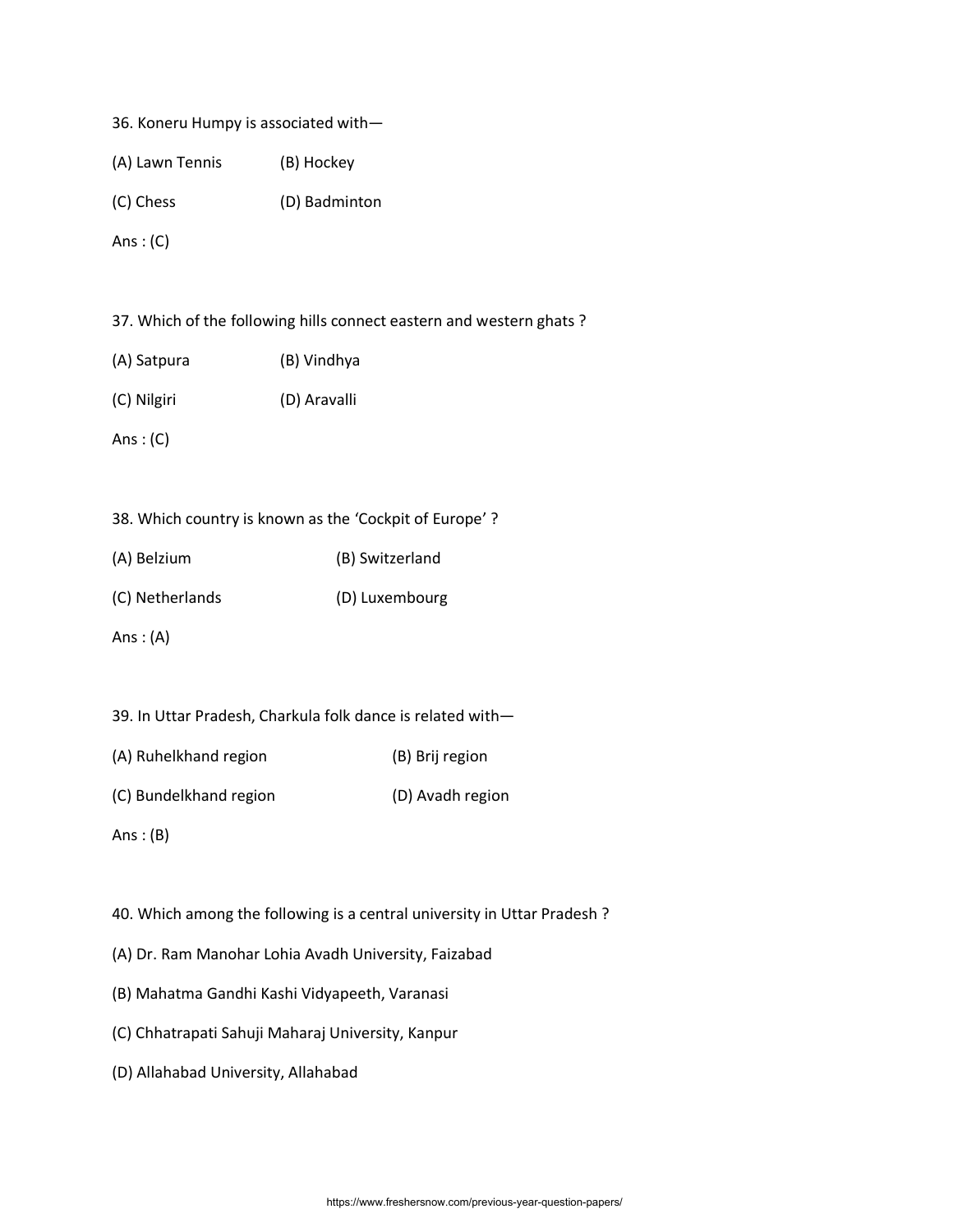#### Ans : (D)

- 41. Lucknow Congress session 1916, was presided over by—
- (A) Sarojini Naidu (B) Maulana Abul Kalam Azad
- (C) Ambika Charan Majumdar (D) Pt. J. L. Nehru
- Ans  $:(C)$
- 42. Rihand Project is located at—
- (A) Lalitpur district (B) Mirzapur district (C) Aligarh district (D) Sultanpur district
- Ans  $:(B)$

|  |  |  |  | 43. Where was 'Tanchoi' brocade developed ? |  |
|--|--|--|--|---------------------------------------------|--|
|--|--|--|--|---------------------------------------------|--|

- (A) Varanasi (B) Dhaka
- (C) Surat (D) Tanjavur
- Ans  $:(A)$

44. Who wrote 'Sarfaroshi Ki Tamanna Ab Hamare Dil Mein Hai' ?

- (A) Mohammed Iqbal (B) Kazi Nazrul Islam
- (C) Anand Narayan Mulla (D) Ram Prasad Bismil
- Ans: $(D)$
- 45. The chemical that is used in making artificial rain is—
- (A) Silver Nitrate (B) Silver Iodide
- (C) Silver Nitrite (D) Silver Chloride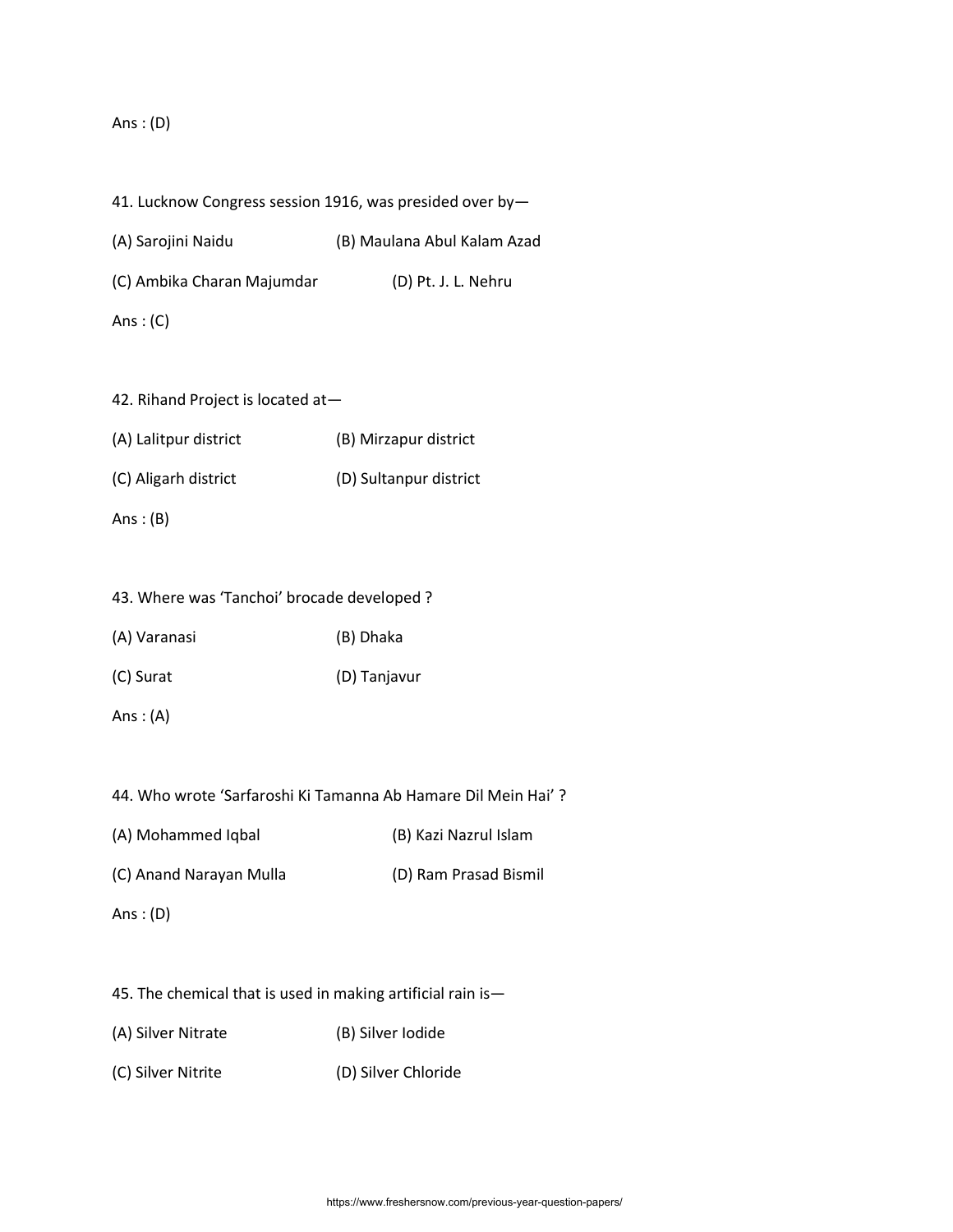Ans  $:(B)$ 

46. Which of the following is the hardest substance in the human body ?

(A) Bone (B) Enamel

(C) Nail (D) None of these

Ans  $:(B)$ 

47. Agricultural income tax is a source of revenue to—

(A) Central Government (B) State Government (C) Local Administration (D) Centre and State Governments

Ans  $:(B)$ 

48. Largest Mica deposits are in—

(A) South Africa (B) Australia

(C) Canada (D) India

Ans : (D)

49. Lalitpur district in U. P. is known for the—

(A) Uranium deposits (B) Sugar industry

(C) Polic training academy (D) None of these

Ans  $:(A)$ 

50. Which of the following oceans has the shape of the English alphabet 'S' ?

(A) Arctic Ocean (B) Indian Ocean

(C) Atlantic Ocean (D) Pacific Ocean